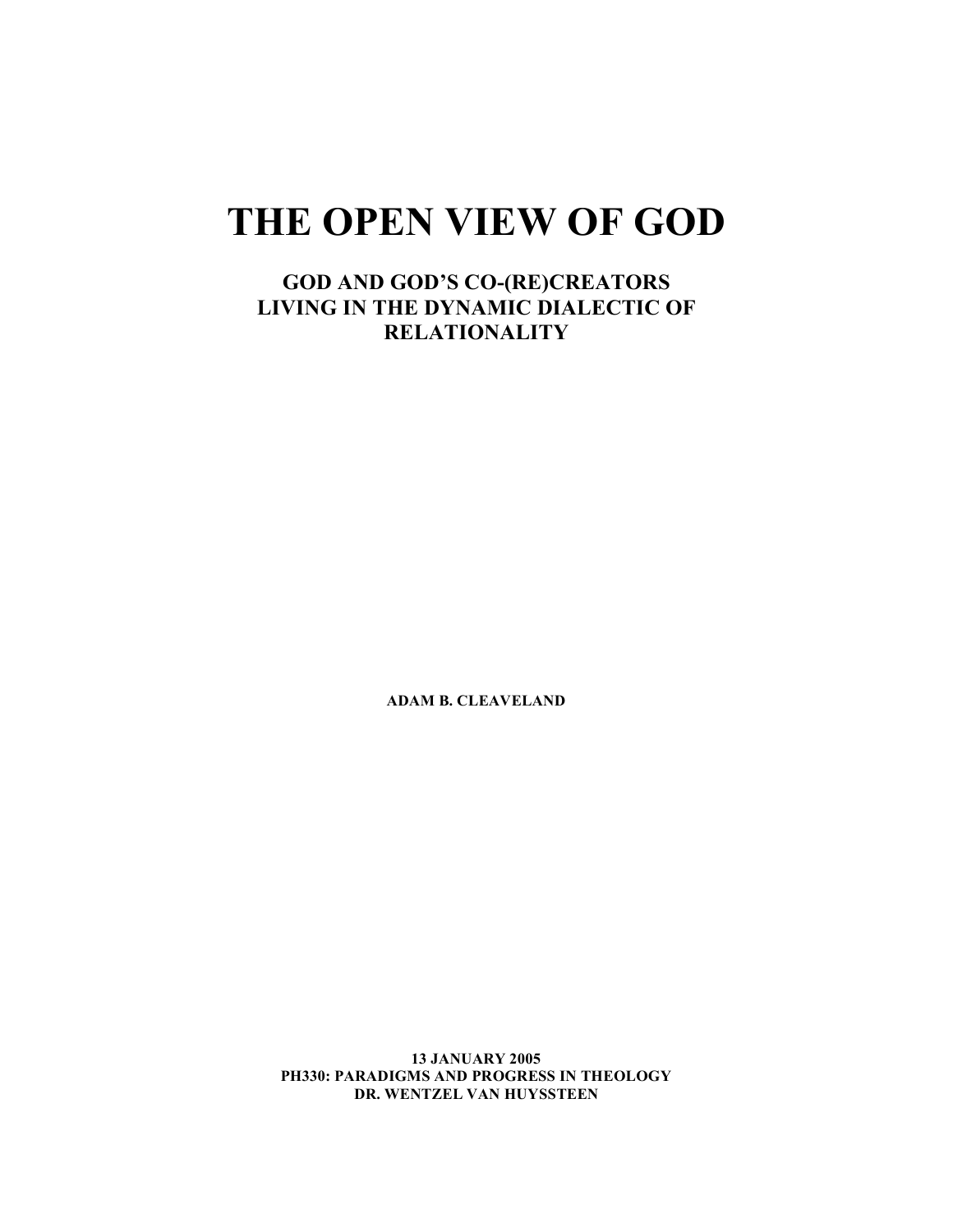### **I. IN T ROD U C TI ON**

*As I have wrestled with open theism in my own denomination, I have tried to articulate for the churches the reason this defection from historic Christian teaching is so serious. As a pastor I see open theism as theologically ruinous, dishonoring to God, belittling to Christ, and pastorally hurtful. That, of course, is not the intention of open theists. But intentions of the heart are not my concern here. I can't see them. Only God can. And he is merciful.* 1 - John Piper -

When new theologies or doctrines are introduced, unless they match up well with a reformed, classical theistic understanding of God and the world, conservatives approach them with a wide range of stances, ranging from skeptical optimism to great apprehension to animosity. For some, nothing less than the Gospel, the faith and omnipotent God is at stake. R.C. Sproul, Jr., in a recent essay, wrote the following prayer: "We can pray with confidence that in His grace He will not allow His redeemed to fall into this damnable heresy."<sup>2</sup> It is to this *damnable heresy* that we will now turn: the open view of God. 3

There has recently been a new movement within Christianity calling upon theologians, practitioners and laity to be open to the idea that contemporary Christianity may need to rethink their conception of God. Contemporary Christianity, especially Evangelicals, have based much of their conservative theology off of the theological formulations of the Reformers and their predecessors. <sup>4</sup> As we enter a postmodern world, a world vastly different from  $15<sup>th</sup>$  century Europe, many people are finding themselves asking different questions than were being asked 500-600 years ago. People are asking different questions primarily because the answers provided by Reformed theologians are not satisfying.<sup>5</sup> Now is the time we must be true to our Reformed and Presbyterian heritage and truly live by our motto: "Reformata et semper reformanda!"<sup>6</sup>

<sup>&</sup>lt;sup>1</sup> John Piper, "Grounds for Dismay: The Error and Injury of Open Theism," in Beyond the Bounds: Open Theism and the Undermining of Biblical Christianity, eds. Piper, John, Justin Taylor and Paul Kjoss Helseth (Wheaton, IL: Good News Publishers, 2003), 371. <sup>2</sup> R.C. Sproul, Jr., "Atlas Shrugged: Worshipping in the Beauty of Holiness," in Bound Only Once: The Failure of Open Theism, ed. Douglas

Wilson (Moscow, ID: Canon Press, 2001), 63.  $3$  There are many names for this belief-system. Many of the works consulted use different terminology for this belief, but the most common

names include *the open view of God*, *open theism* and *free-will theism*. Unlike Sproul, Jr., I will not be referring to open theism as a "damnable" heresy in this paper.

<sup>4</sup> Augustine, Aquinas, Luther and Calvin are some of the theologians I am referring to.

<sup>5</sup> Truth can be found in all eras in history, and so it is important that one *not* assume that I am stating that Reformed theology no longer carries any truth. That is not the case.

<sup>6</sup> *Reformata et semper reformanda* means "Reformed and always reforming."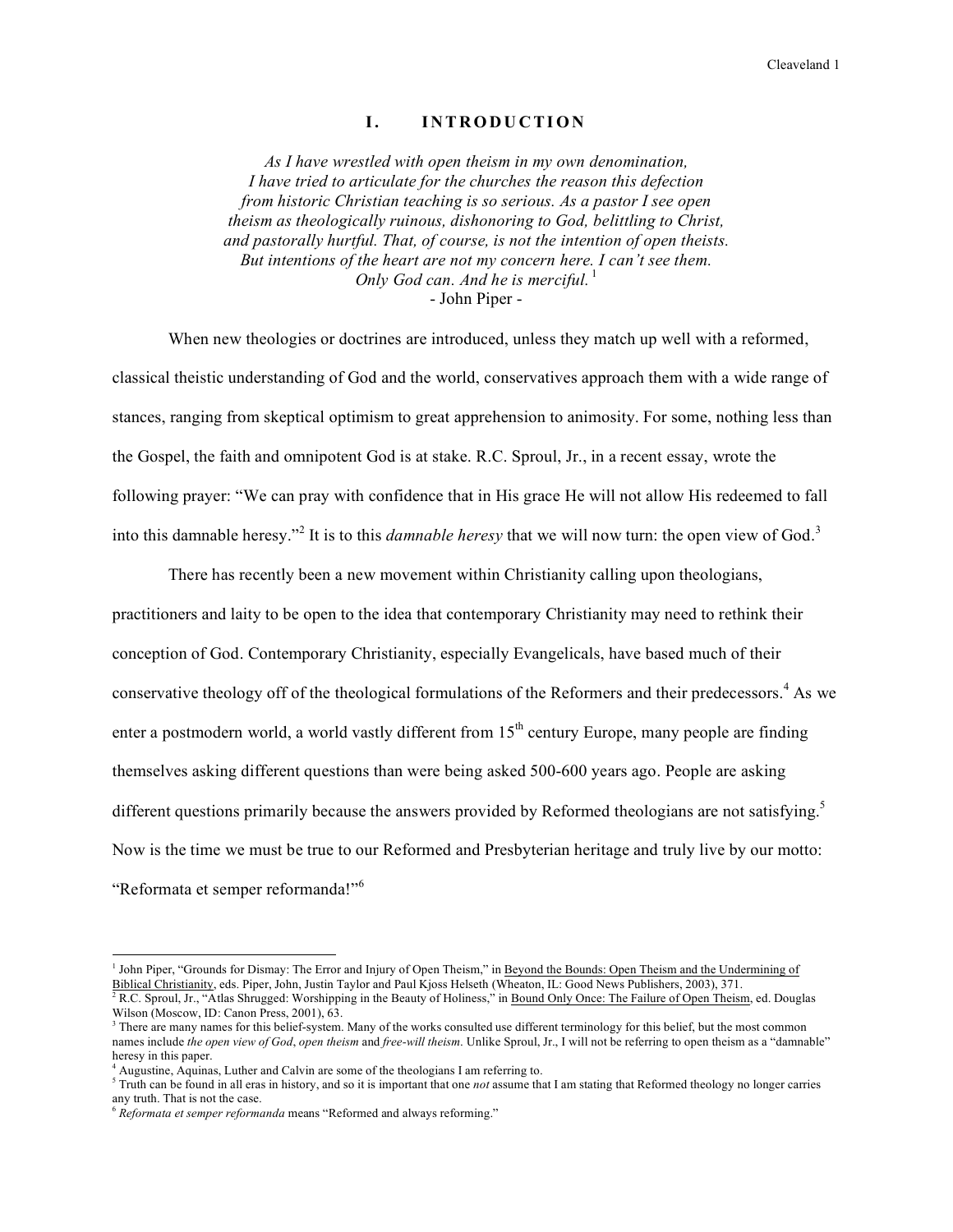The open view of God has many implications for new ways to think about God and the way God interacts with God's creatures. The ideas of open theism affect our view of God's providence, foreknowledge, omniscience, sovereignty, omnipotence and relationship with humanity, among others. Even within the openness camp, there are a variety of nuances as to how all of the details get worked out. There are a host of people open to or supportive of the openness of God<sup>7</sup> and because of the work of pastor, professor and author Gregory A. Boyd, open theism is being made available to the greater evangelical movement. One of the first books that made the open view of God available to the public was Pinnock's collaborative work with Richard Rice, John Sanders, William Hasker and David Basinger: *The Openness of God: A Biblical Challenge to the Traditional Understanding of God*. Published by InterVarsity Press in 1994, this book began a conversation that has only gained in momentum since it's beginning. Since *The Openness of God* was published, scores of tracts, pamphlets, scholarly articles and books have been published to refute the claims of open theism: many of which have incredibly negative subtitles such as "Open Theism and the Undermining of Biblical Christianity," <sup>8</sup> "The Failure of Open Theism,"<sup>9</sup> and "The Diminished God of Open Theism."<sup>10</sup>

The purpose of this paper is to do an introductory investigation into open theism, using *The Openness of God* as the primary text. Incorporating the chapter divisions used in the book, the review will cover biblical support for the open view, brief historical considerations, both theological and philosophical perspectives and lastly, practical implications for the open view of God. Following an indepth review of the book, I will concentrate on the concept of relationality and how that looks different in open theism compared with classical "Calvinist" theism. Dr. Wentzel van Huyssteen, in his work *Theology and the Justification of Faith*, said that "if a certain theory in systematic theology…is somehow modified or finally even replaced by another, such a change is progressive only if the modified or new

 $<sup>7</sup>$  Here is a list of theologians, philosophers and pastors involved with, or sympathetic toward, the movement: Clark H. Pinnock, John Sanders,</sup> Richard Rice, William Hasker, David Basinger, Terence E. Fretheim, Nicholas Wolterstorff, Richard Foster, Philip Yancey, Gilbert Bilezikian, Gregory A. Boyd, John Boykin, Harry Boer, Jurgen Moltmann, Wolfhart Pannenberg, Catherine LaCugna, Richard Swinburne, J.R. Lucas, Peter Geach, Richard Purtill and Keith Ward. Many of these names were found in Clark Pinnock, The Openness of God: A Biblical Challenge to the Traditional Understanding of God (Downers Grove, IL: InterVarsity Press, 1994), 98.

Piper, John. <sup>9</sup> Wilson, Douglas.

<sup>&</sup>lt;sup>10</sup> Bruce Ware, God's Lesser Glory: The Diminished God of Open Theism (Wheaton, IL: Good News Publishers, 2000).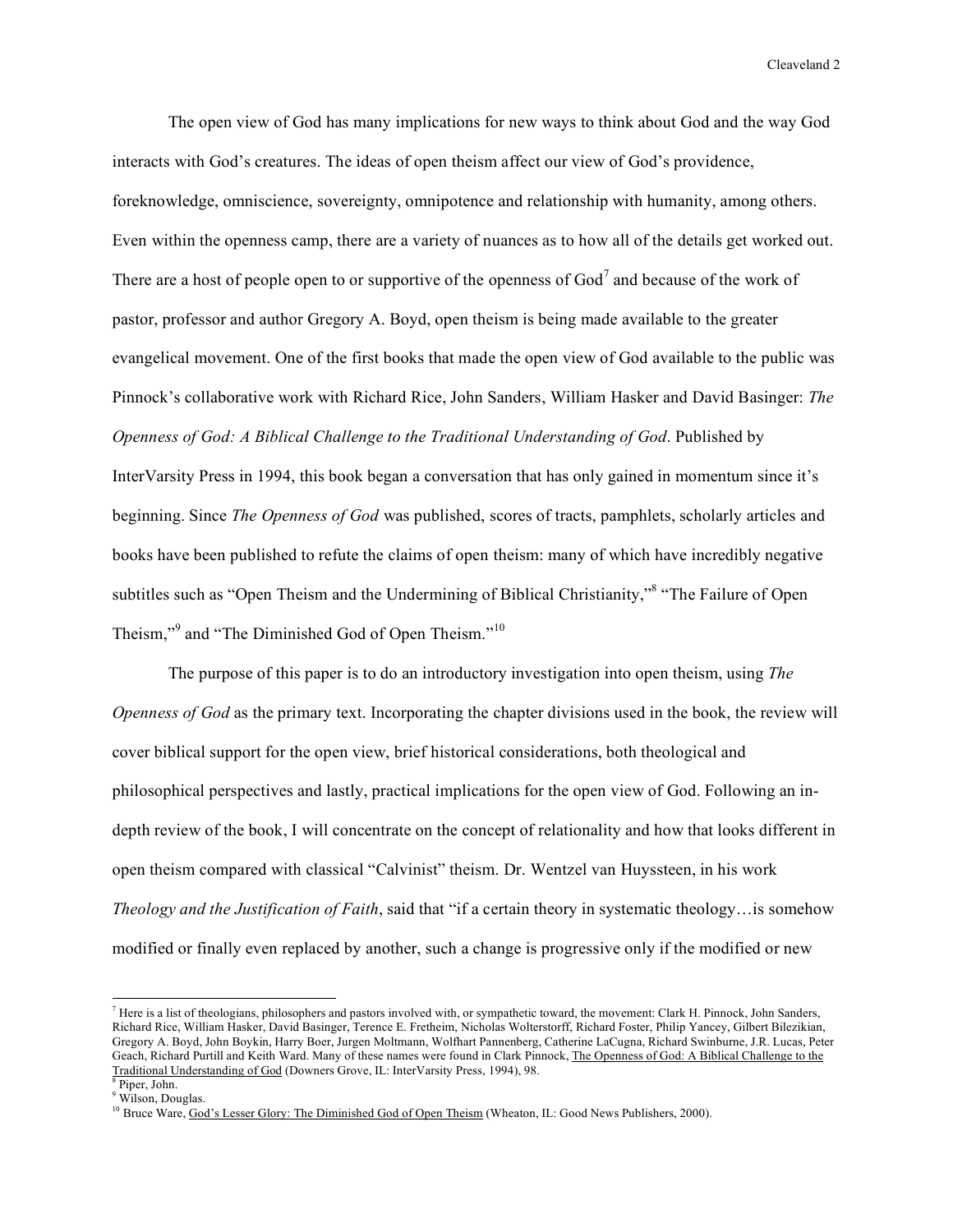theory is a better or more effective problem-solver than its predecessor."<sup>11</sup> That is the goal and hope of this paper: to determine if open theism's conception of a dynamic two-way relationality is more effective at solving problems than the view provided by classical theism.

## **II. A R E V IEW OF** *THE O PE N N ES S O F G O D*

*The Openness of God* was one of the first books that allowed open theism to become available for people outside the ivory towers of academia. One of the primary authors, Clark Pinnock, in his chapter on theology wrote: "Humility is essential when thinking about such lofty matters."<sup>12</sup> One of the most important virtues I believe must accompany deep, intricate theological reflection is humility. Even the great theologian Paul knew humility must partner with theology: "For we know only in part…for now we see in a mirror, dimly, but then we will see face to face. Now I know only in part; then I will know fully, even as I have been fully known."<sup>13</sup> It is clear Pinnock and the other authors strongly believe in the open view of God; some have come to this realization for philosophical reasons, others for theological reasons, and still others, because of their life experiences. However, while they believe strongly the open view of God is in fact superior to the classical view of God, they still maintain a healthy balance of perspective: "We do not claim that the open view is the only model with biblical or philosophical support…At the same time, we do not believe this view is capable of 'proof' in any hard sense. We know that our arguments are open to question, and we welcome the discussion we hope they will generate."<sup>14</sup> Pinnock offers the following summary of open theism in the *Preface* to the book:

God, in grace, grants humans significant freedom to cooperate with or work against God's will for their lives, and he<sup>15</sup> enters into dynamic, give-and-take relationships with us. The Christian life involves a genuine interaction between God and human beings. We respond to God's gracious initiatives and God responds to our response…and on it goes. God takes risks in this give-and-take relationship, yet he is endlessly resourceful and competent in working toward his ultimate goals. Sometimes God alone decides how to accomplish these goals. On other occasions, God works with human decisions, adapting his plans to fit the changing situation. God does not

<sup>&</sup>lt;sup>11</sup> Wentzel van Huyssteen, "Theology and the Justification of Faith: Constructing Theories in Systematic Theology (Grand Rapids, MI: Eerdmans, 1989), 191.

 $12$  Pinnock,  $102$ .

<sup>&</sup>lt;sup>13</sup> 1 Corinthians 13.9,12 (All scriptural quotations come from the New Revised Standard Version).

<sup>&</sup>lt;sup>14</sup> Pinnock, 9-10.

<sup>&</sup>lt;sup>15</sup> Throughout this paper, I will be using gender inclusive language for God, but most of the authors in Pinnock's book insist on using the masculine pronoun for God. Rather than going through and altering their texts, I will leave their quotes as they are, while continuing to use gender inclusive language throughout the rest of the paper.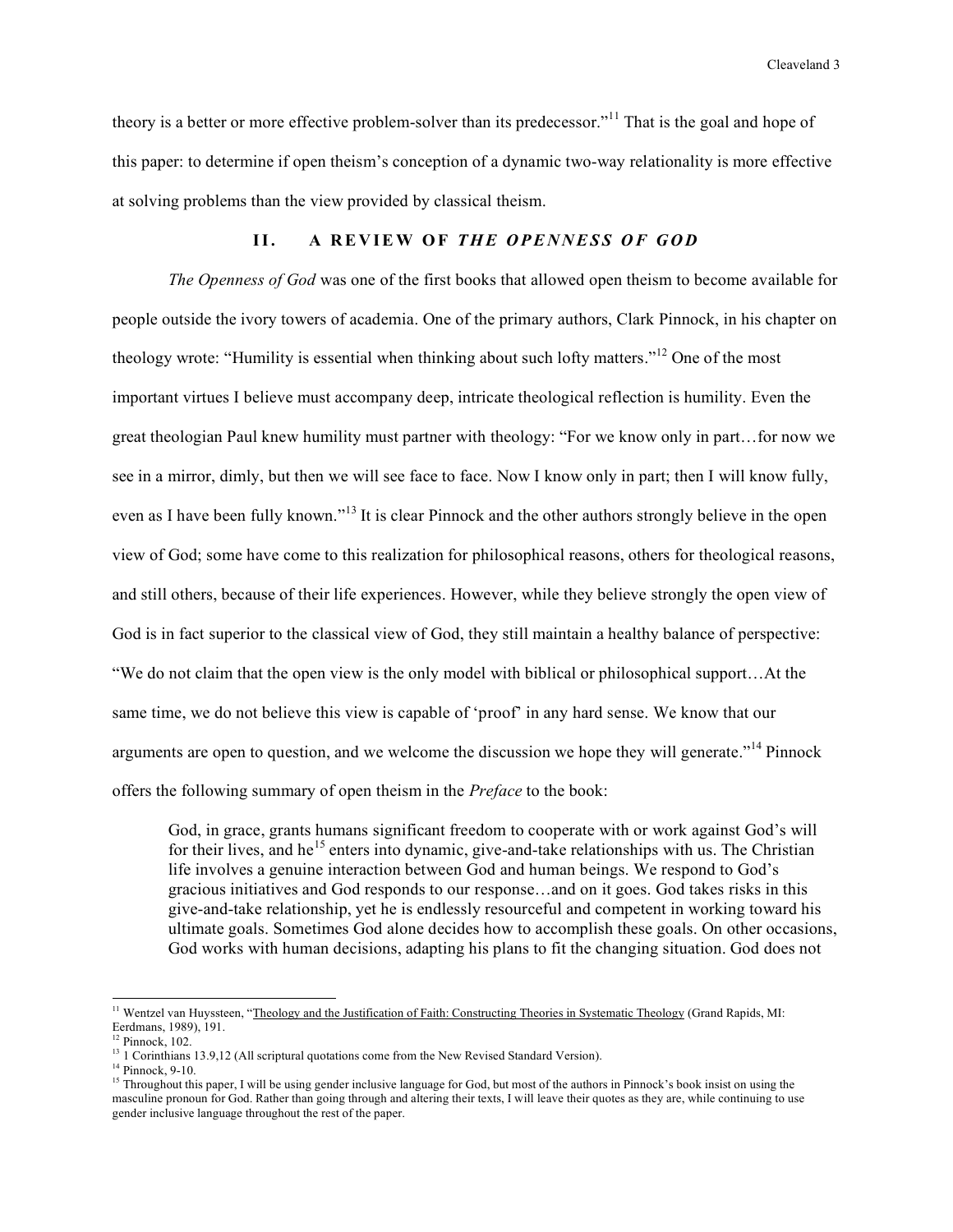control everything that happens. Rather, he is open to receiving input from his creatures. In loving dialogue, God invites us to participate with him to bring the future into being.<sup>16</sup>

I do not believe after reading this one book, I will have come to a perfect understanding of open theism, or all of its implications. However, it is my hope that this in-depth analysis will provide myself and others with a helpful overview of the main tenets of open theism and understand its renewed emphasis on the relationality of God with God's creation, especially humanity.

## III. BIBLICAL SUPPORT FOR OPEN THEISM :: RICHARD RICE

"The Scriptures contain such vast and varied material that it is not difficult to surround an idea with biblical quotations."<sup>17</sup> Unfortunately, this is true. Scripture, while being God's Word to God's creation, does not provide quick or easy answers. Proof-texting <sup>18</sup> is a way of 'proving' an idea and making a point, but it is not the correct way to attempt to let scripture have a role in informing our theology. Open theists and classical theists alike need to strive to stay away from proof-texting. Just as it is easy for classical theists to choose one verse from Isaiah or the Psalms to show that God is Almighty and Transcendent, it is equally tempting for open theists to search for and find one random verse where it appears God has changed God's mind, and attempt to base an entire theological move off of one verse. I don't believe that is what Pinnock and the other authors are doing, but it is something one needs to be mindful of while reading any theological defense.

One of the primary aspects of open theism is the belief that God's relationship to the world is a dynamic relationship, as opposed to a static one. "Not only does he [God] influence them, but they also exert an influence on him…God's will is not the ultimate explanation for everything that happens; human decisions and actions make an important contribution too. Thus, history is the combined result of what God and his creatures decide to do."<sup>19</sup> Richard Rice, theology professor at La Sierra University, attempts to give a summary of the traditional, or classical, view of God and then compares it with the more progressive view of open theism. However, one of the downfalls of this book lies in its structure. There is

 $16$  Pinnock, 7.

 $17$  Pinnock, 15.

<sup>&</sup>lt;sup>18</sup> Proof-texting is a process by which one finds an idea in the Bible they want to prove to someone, and then proceeds to pick and choose random verses throughout scripture that seem to support the theological idea they want to espouse.

<sup>&</sup>lt;sup>19</sup> Pinnock, 15-16.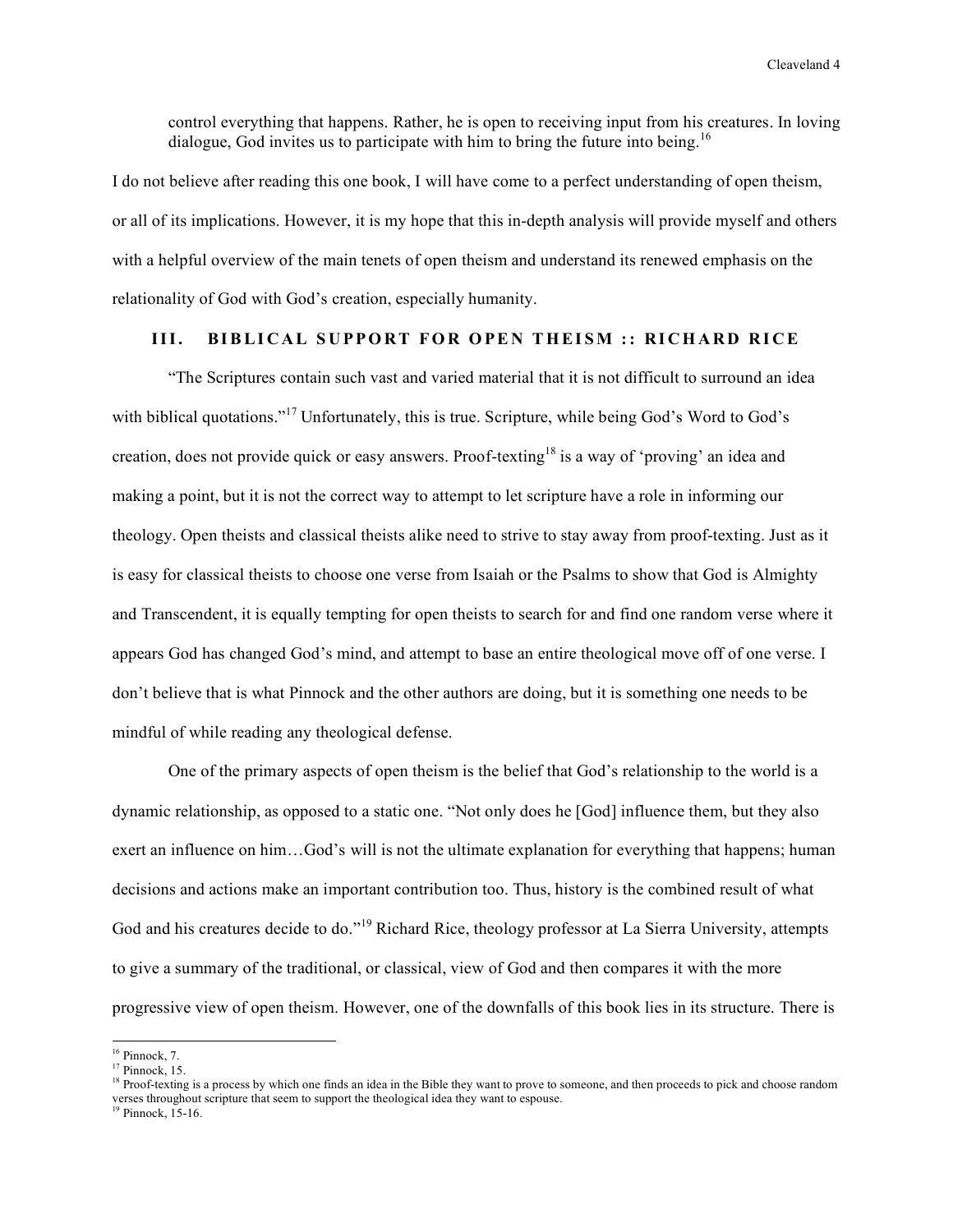so much material in only a few pages, it is difficult, if not impossible, to give each view encountered in the book an honest, objective and lengthy analysis. One of the temptations for authors, primarily because of limited space, would be to not give a thorough-enough analysis of the opposing viewpoint. I do not believe any of the authors would do this on purpose, but there may be some caricaturing and stereotyping when trying to summarize Calvin's view on predestination in two pages.

Rice explains the classical view of God: a supreme God who is majestic and glorified by God's creation, the righteous, the rebellious and the destruction of the wicked.<sup>20</sup> "According to this influential view, God dwells in perfect bliss outside the sphere of time and space. From his lofty vantage point, he apprehends the whole of created reality in one timeless perception…"<sup>21</sup> The picture of God one receives from this interpretation of Calvin and other classical theologians is one of the almighty and powerful King in Heaven, sitting on the King's throne, detached from the world and from God's creatures, and only half-listening to the cries of God's children. God has had God's plan in mind from the beginning of creation, and there is nothing that can be done to thwart God's plan. God is transcendent, omnipotent, immutable, impassible and omniscient. God is sovereign and has complete control over all of creation.

When the open theist sits down to contemplate the character of God, the attribute that has priority over all others is *love*. "Consequently, when we enumerate God's qualities, we must not only include love; to be faithful to the Bible we must put love at the head of the list."<sup>22</sup> One comes to experience the other attributes of God *through* love. When one says in agreement with scripture, "God is love," <sup>23</sup> this is the final word; this is as close to a true definition of the divine being that one finds in scripture. Classical theologians will fight to the death for God's sovereignty, immutability or timelessness, but who is willing to fight for love? It is clear that throughout scripture, God is love. Even in the Hebrew Scriptures, one finds a God that is "abounding in steadfast love,"<sup>24</sup> loves with an "everlasting love"<sup>25</sup> and shows "great"

 $20$  Pinnock, 12.

 $21$  Pinnock, 12.  $22$  Pinnock 21.

<sup>&</sup>lt;sup>23</sup> "Whoever does not love does not know God, for God is love" (1 John 4.8).

<sup>24</sup> Psalm 103.8.

 $^{\rm 25}$  Isaiah 54.8.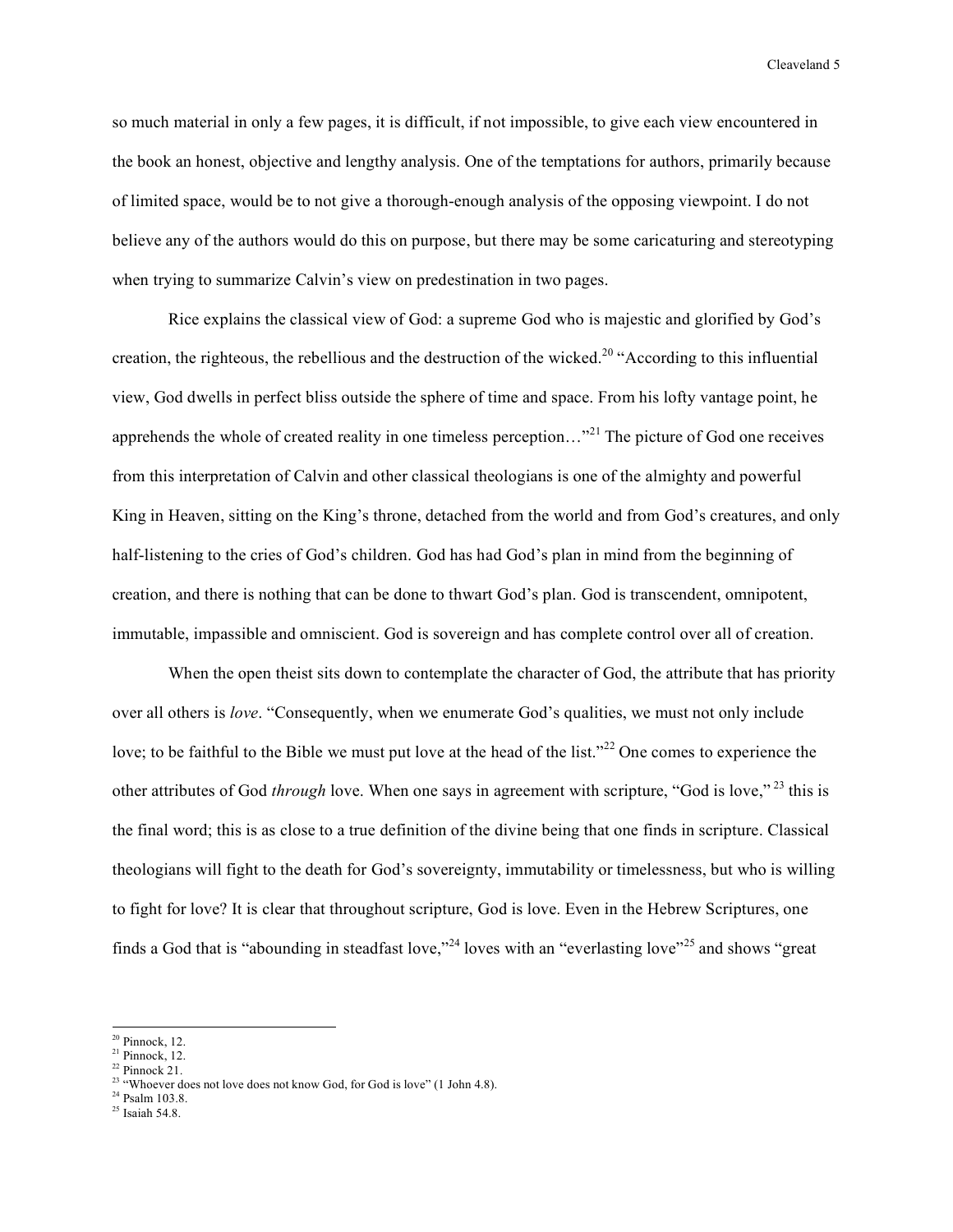compassion"<sup>26</sup> for God's people. Thus, the open theist places a hierarchical importance to the fact that *God is love* before focusing on any other attributes of God.

There are many biblical passages used to help contribute to the openness of God perspective. "As they interpret the Old Testament perspective, God's life exhibits two important qualities: it is social, and it is dynamic. God enters into relationships and genuinely interacts with human beings. He affects them, and they, in turn, have an effect on him. As a result, God's life exhibits transition, development and variation. God experiences the temporal world in a temporal way." Rice focuses first on scripture where God's emotions and feelings are made known. While God is depicted as a judge and king often in the Hebrew Scriptures, God is also depicted, specifically in the prophetic books, as one involved in familial relations, especially as a lover; God experiences emotions and true feelings.<sup>27</sup>

Second, Rice examines God's intentions, and finds that God repents. One example of this is the story of the Flood in Genesis 6.<sup>28</sup> Before God created the giant flood to cover the earth, it says that God looked upon God's creation; "The LORD was sorry that he had made humankind on the earth, and it grieved him to his heart." If God ultimately knew humankind would become so evil, then God should not have been surprised, and it should not have caused "grief" in God's character. If that was the case, then scripture would be telling us a fact about God – God experienced grief – that was, in reality, not true. It does not make sense to say God genuinely experienced grief over something God knew would happen when God initially created everything. Bruce Ware, an opponent of open theism, believes that to say God repented is simply a misreading of the text: "Granted, the simplest and most straightforward reading of this passage, and others like it, would lead one to this interpretation. But as we have seen…the simplest and most straightforward reading may not be the correct reading."<sup>29</sup> This is one critique mentioned by others as well. Open theism argues for a "straight" reading of many difficult passages, and desires to have

 $26$  Nehemiah 9.19.

<sup>&</sup>lt;sup>27</sup> Hosea, Jeremiah 3.1-3, 13.26-27, Ezekiel 23, Song of Solomon, Hosea 11.1,3,4,8.

<sup>&</sup>lt;sup>28</sup> Another example is the story of Jonah and the city of Ninevah in the book of Jonah. God said that God would destroy the city of Ninevah, but the people repented, and God changed God's mind. "When God saw what they did and how they turned from their evil ways, he had compassion and did not bring upon them the destruction he had threatened" (Jonah 3.10). If God knew in advance they would turn from their evil ways, it makes God sound like a sadistic overlord, playing with their lives and telling the people that God would wipe out the city.  $29$  Ware, 86.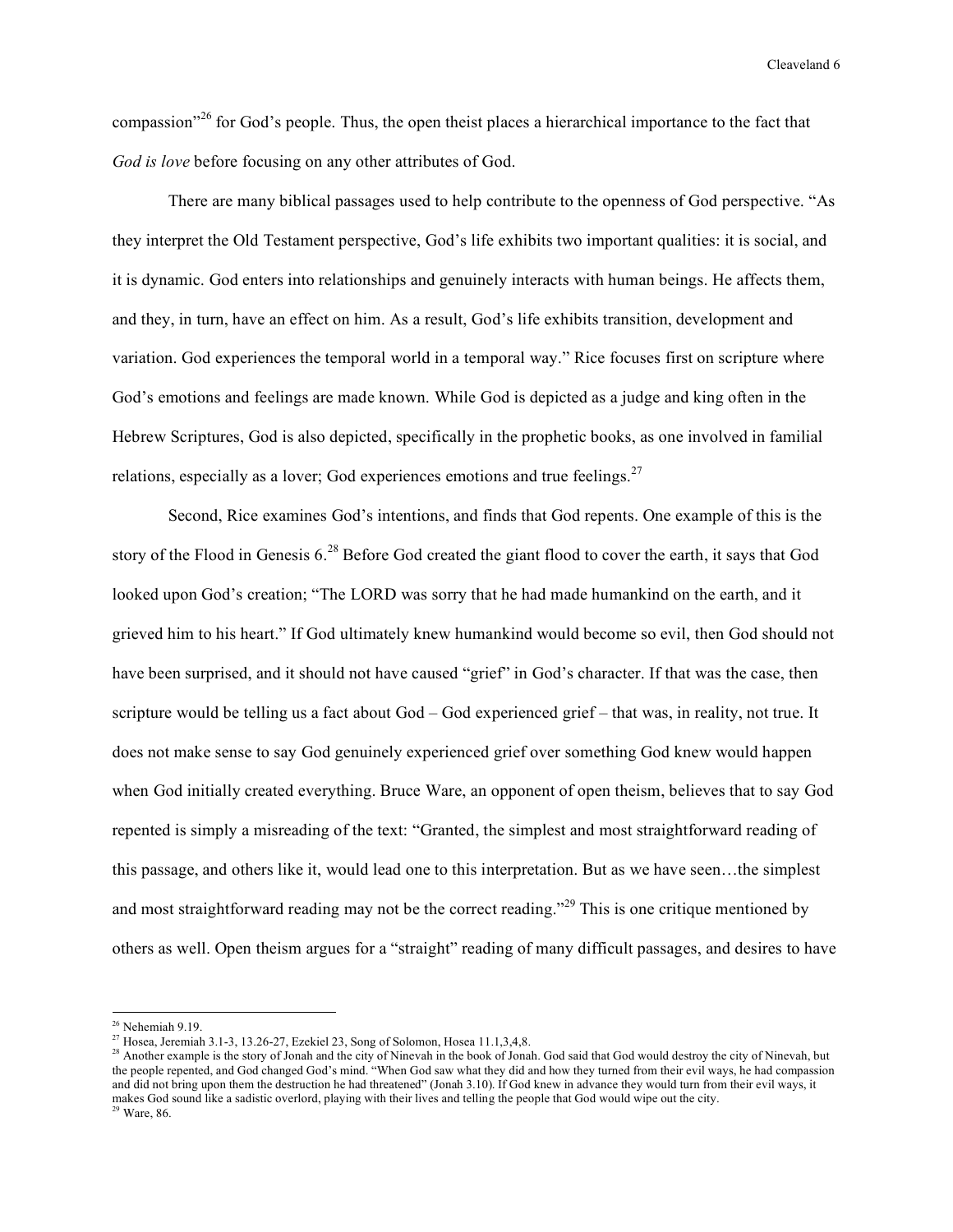some passages, though poetic in literary structure, read literally.<sup>30</sup> Lastly Rice examines God's actions in the Hebrew Bible, and concludes that "[A]t times, God acts to bring things about unilaterally…[A]t other times, however, God interacts with creaturely agents in pursuing his goals."<sup>31</sup>

Rice sees the culmination of God's dynamic relationship with the created order in the incarnation of Godself in the person of Jesus Christ. Classical theism's confession of God as impassible is immediately dismissed because of the crucifixion and suffering that took place on the cross as God suffered and died on the cross. Rice quotes Kenneth Leech on the crucifixion and impassibility of God: "The cross is a rejection of the apathetic God, the God who is incapable of suffering, and an assertion of the passionate God, the God in whose heart there is pain, the crucified God."<sup>32</sup> Christ's presence on earth gives credence to the understanding of God as one who suffers with God's people, who condescends from heaven and who is transcendent but regarded immanence as a necessity to experience another level of communion with God's creation.

## IV. HISTORICAL CONSIDERATIONS :: JOHN SANDERS

John Sanders is an open theist, and it may be costing him his job.<sup>33</sup> Sanders is currently a theology professor at Huntington College, a small evangelical Christian college in Indiana. In this chapter, Sanders looks at the historical background for conceptions of God, starting with Plato and goes through the reformation, up to contemporary theologian Paul Tillich. Sanders' underlying thesis in the chapter is that Christianity, from the beginning, began to accommodate to much of Greek philosophy in order to be seen as an equal and valid philosophy and theology of the time. In doing so, Christianity, at various points in church history, began to look more like Greek philosophy in some areas than actually Christianity. While the reformers were the first to take theology "back to the Bible," there were still aspects of their theology of God and God's attributes that relied too heavily on the Hellenistic influences

 $30$  Gregory Boyd writes the following: "The open view is rooted in the conviction that the passages that constitute the motif of future openness should be taken just as literally as the passages that constitute the motif of future determinism." Quote found in Gregory Boyd, God of the Possible, (Grand Rapids, MI: Baker Books, 2000), 54.  $31$  Pinnock, 37.

<sup>&</sup>lt;sup>32</sup> Kenneth Leech qtd. in Pinnock, 46.

<sup>&</sup>lt;sup>33</sup> According to a December  $22<sup>nd</sup> 2004$  article in Christianity Today, Sanders may be losing his job because of his strong advocacy of the open theist position. Sanders is quoted in the article saying, "You can be an open theist. You just can't be a well-known one." Article found online: http://www.christianitytoday.com/ct/2004/151/32.0.html (Access date: 12 January 2005).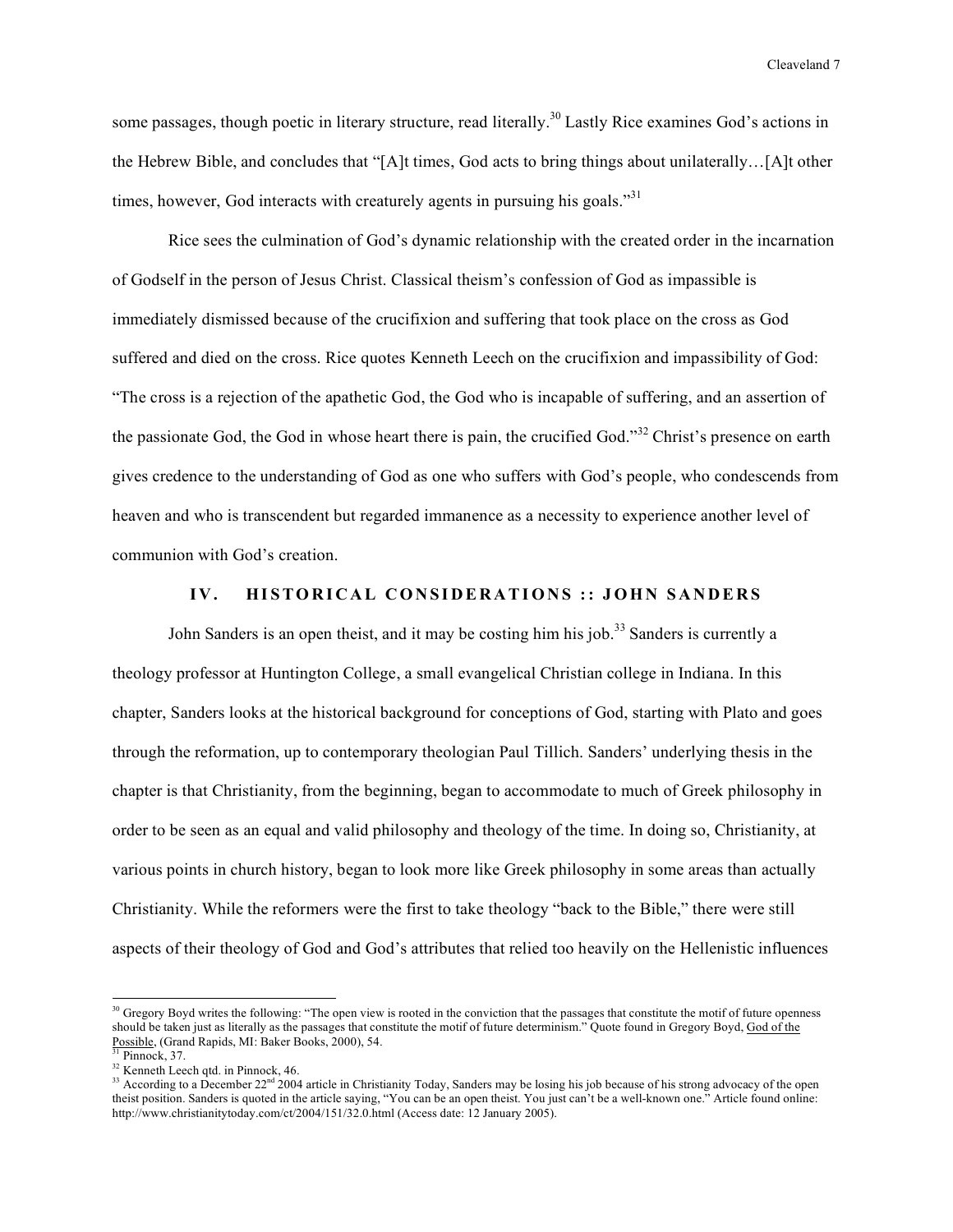of early Christianity. Sanders believes contemporary Christianity needs to rely less on ancient philosophies, and seriously examine currently held religious assumptions to see if they match up with a true, and exhaustive reading of scripture.

It is not necessary to go through every church figure Sanders covers, as he covers close to forty different church fathers, reformers, philosophers, theologians and contemporary writers. It is important to remember that open theists believe too much of biblical Christianity was influenced by Hellenistic and Neo-platonic thought throughout the ages. However, while disagreeing with this approach, they are sympathetic: "they desired to show that the God of the Bible was the universal God, that this God was compatible with the best thinking of their day, and that the Christian God was the fulfillment of the God sought by the philosophers."<sup>34</sup> Following the early church figures, Sanders turns to the Reformation, which brought about some very colorful and articulate theological characters. Calvin is most often associated with his ideas of predestination and a strong emphasis on the glory of God.<sup>35</sup> Calvin, never one to question the appropriateness of his theological musings, addressed the issue of God's providence in the following passage from his *Institutes:*

Besides, this notion would shamefully diminish the singular goodness of God towards every individual. David exclaims, that infants yet hanging on the breasts of their mothers are sufficiently eloquent to celebrate the glory of God; because, as soon as they are born, they find aliment prepared for them by his heavenly care. This, indeed, is generally true; yet it cannot escape the observation of our eyes and senses, being evidently proved by experience, that some mothers have breasts full and copious, but others almost dry; as it pleases God to provide more liberally for one, but more sparingly for another. But they who ascribe just praise to the Divine omnipotence, receive from this a double advantage.<sup>36</sup>

God, being ultimately in control of everything in all of creation, even determined how much breast milk every infant would receive, and if one received too little, it was simply understood to be part of God's divine inerrant plan for the world. Unfortunately, although Calvin was a brilliant lawyer and theologian,

<sup>&</sup>lt;sup>34</sup> Pinnock, 72.

<sup>&</sup>lt;sup>35</sup> For some, Calvin's emphasis on God's glory is misappropriated. Tillich, while generally not in agreement with much of open theism, agrees with their emphasis on divine love being at the center: Tillich writes in his Systematic Theology, (Chicago: University of Chicago Press, 1951-1963), 1.272: "For Calvin and his followers the glory of God is the purpose of creation and fall, of damnation and salvation. The majesty of God excludes creaturely freedom and overshadows the divine love. This was and is a corrective against the sentimental picture of a God who serves as the fulfillment of human desires. But it was, and is at the same time, an object for justifiable criticism. An affirmation of the glory of God at the expense of the elimination of the divine love is not glorious. And a majesty which characterizes him as a suppressive tyrant is not majestic. The majesty and glory of God should not be separated from the other qualities of the divine life."

<sup>36</sup> John Calvin, Institutes (1.16.3; 1.17.1).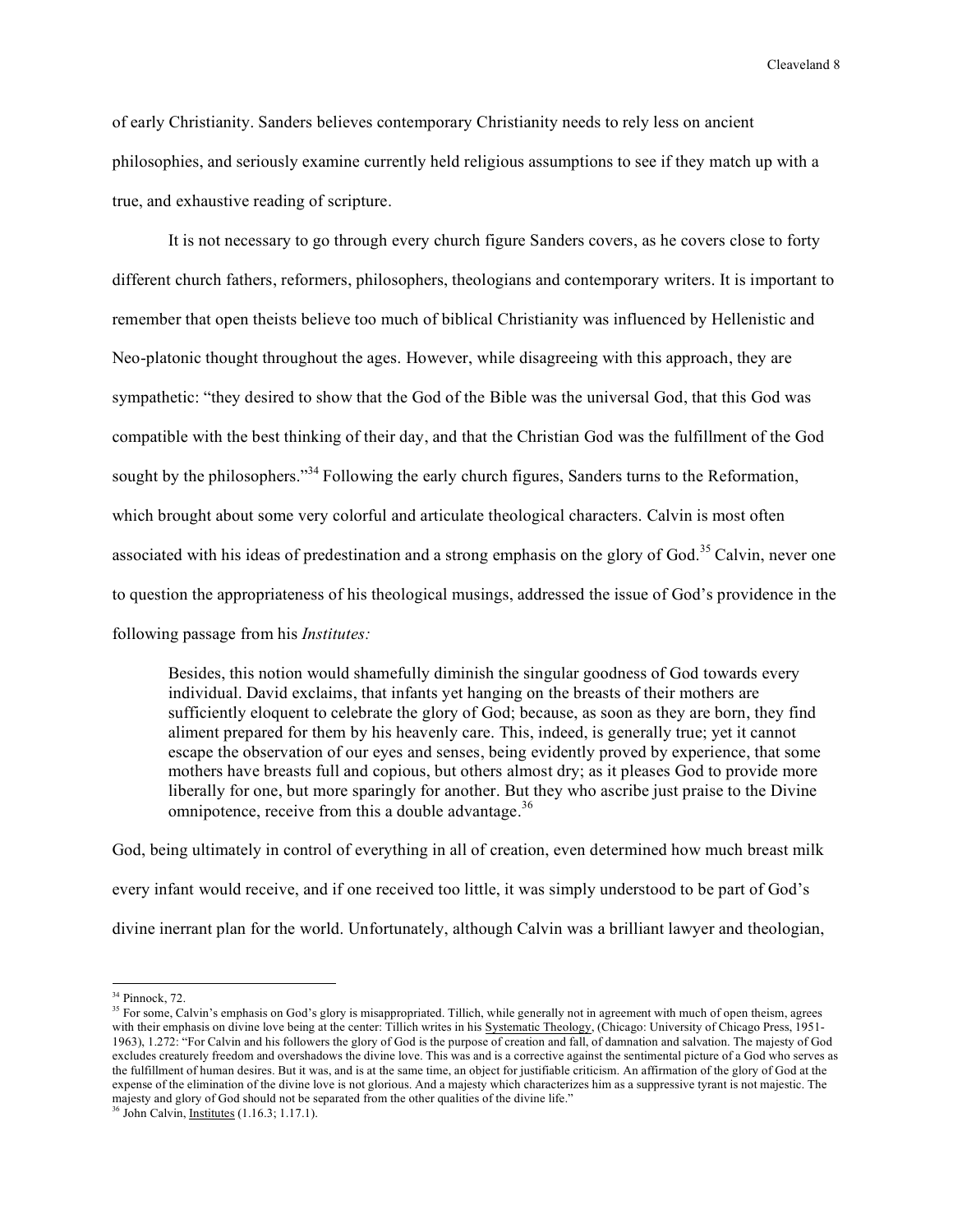he still brought certain presuppositions to his theological work. In Calvin's commentary on Genesis 6.6, "Calvin writes that the text cannot mean what it says since such activities are impossible for God."<sup>37</sup> Calvin didn't believe God could experience real grief over God's creation because, in Calvin's mind, it was not in God's nature to change; God is immutable to Calvin. "Though he [Calvin] explicitly repudiates Scholastic theology, he shows that he has not escaped neo-Platonic influence when he defines God as self-existent, simply, impassible and immutable."<sup>38</sup> One wonders if Calvin would have come to a different conclusion if he had not been influenced by the Hellenists.

Paul Tillich is Sanders' example of a more progressive theologian who does not agree with much of open theism. For Tillich, God is being-itself and the ground of every relation. To say God is in relation is to use a symbol (just as if one were to say that God were a "living God"). Therefore, God cannot actually experience true relationship with creatures because of God's holiness; Tillich calls this the "unapproachable character of God."<sup>39</sup> Therefore, one should not be surprised when Tillich says "God cannot become an object of knowledge or a partner in action…It is an insult to the divine holiness to treat God as a partner with whom one collaborates or as a superior power to whom one influences by rites and prayers."<sup>40</sup> Open theists agree that God is in some sense separated from creation, but this does not stop from entering into relationality with the creation that God loves: "…God, though ontologically distinct from creation…enters into genuine give-and-take relations with his creatures and is resourceful, creative and omnicompetent rather than all-determining and immutable."<sup>41</sup> While not dismissing the rich theological heritage of the history of Christianity, open theist proponents look ahead to continued reforming, and a breakaway from a Hellenistically-influenced model of Christianity.

 $37$  Pinnock, 90.

 $38$  Pinnock, 89.

<sup>39</sup> Tillich, 1.271.

 $40$  Tillich,  $1.271-2$ .

<sup>41</sup> Pinnock, 96-7.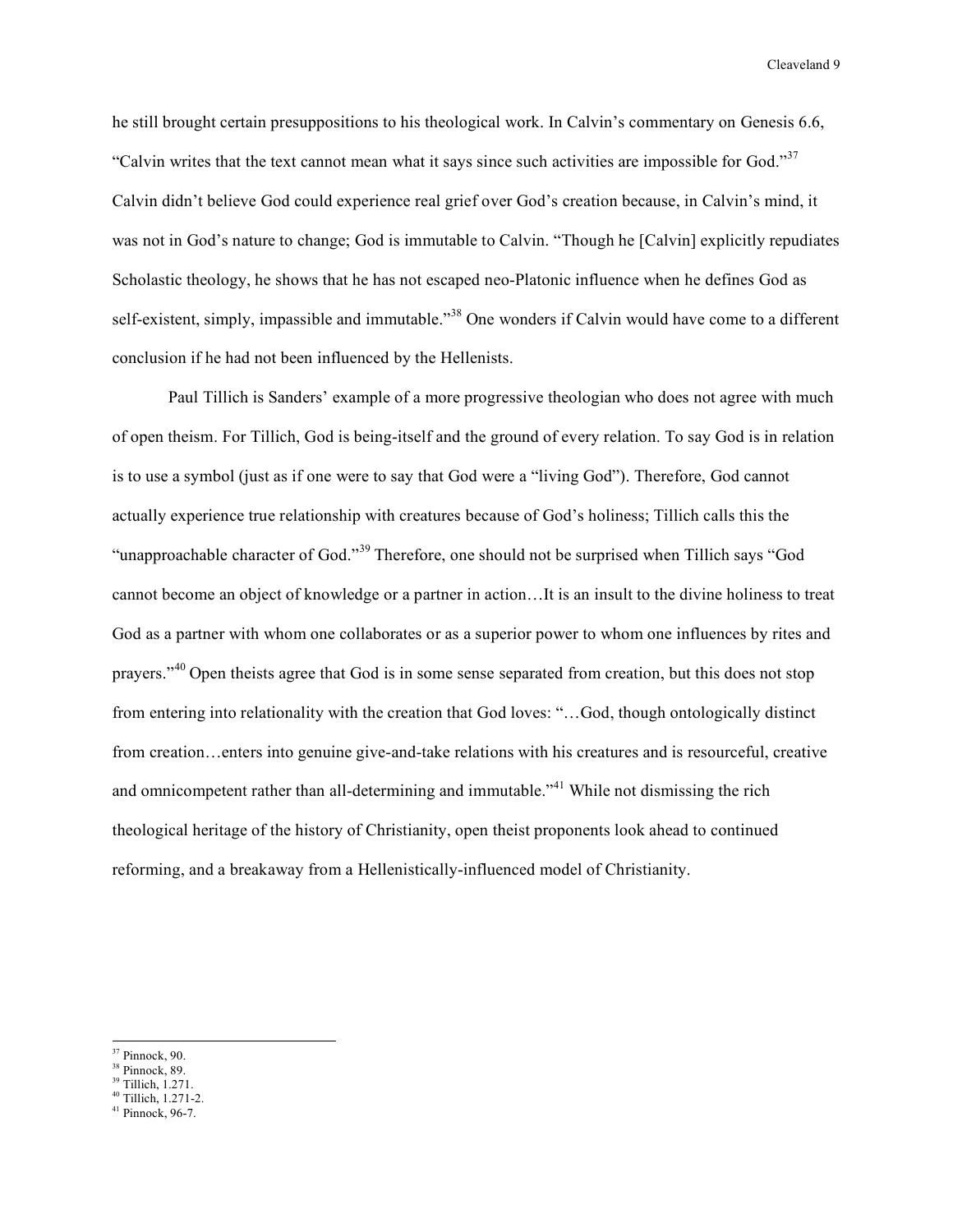### **V . A S Y STEMA TI C THEOLOGY :: C L A R K PI N NOCK**

Clark H. Pinnock, Professor Emeritus of Systematic Theology at Canada's McMaster Divinity College, examines the theological implications of open theism. Pinnock begins with his primary focus for this discussion: "My aim is to do greater justice to mutuality and relationality in both the triune God and the God-human covenant."<sup>42</sup> Pinnock's goal in this chapter is to present a coherent systematic theology based on a more relationally-driven concept of God, while maintaining a direct emphasis on the importance of scripture in that theology. Pinnock says the problem with open theism lies more with current systems of systematic theology, rather than individual experience of Christ-followers. Most Christians believe their prayers to God will *actually* make a difference. They want to believe God actually thinks their lives are important and will be in relationship with them. There is much talk in contemporary evangelicalism about Christianity as a "relationship, not a religion" – yet, it seems classical theists have taken personal freedom and the divine dialectic of mutuality with humanity out of the picture. One is presented with a one-way domineering relationship, not one of mutuality or interaction.

One of the primary protests against open theism is that those who hold to the belief have given up the sovereignty of God. Ware writes "God becomes more like us, such that his transcendent power, knowledge, wisdom and sovereignty all suffer."<sup>43</sup> But this is not true. Pinnock begins a section on "The Power of God" with this quote: "As Creator, God is unquestionably the superior power."<sup>44</sup> Although the *nature* of the power God has in open theism is different than classical theism, both hold to the concept of a sovereign deity. Open theism speaks of a God who does not consider power something to hold over creation, rather, something that, in Jesus Christ, God would give up to experience life fully as a human. The experience of the God-man helps answer some of the problems of the impassibility of God.<sup>45</sup> Much of this chapter focused on the issue of relationality, which will be dealt with in Section VIII of this paper.

 $42$  Pinnock, 101.

<sup>43</sup> Ware, 144.

 $44$  Pinnock, 113.

<sup>&</sup>lt;sup>45</sup> Jesus' death on the cross was, in fact, God's death on the cross. An impassible God could not have suffered, let alone died, on the cross of Christ.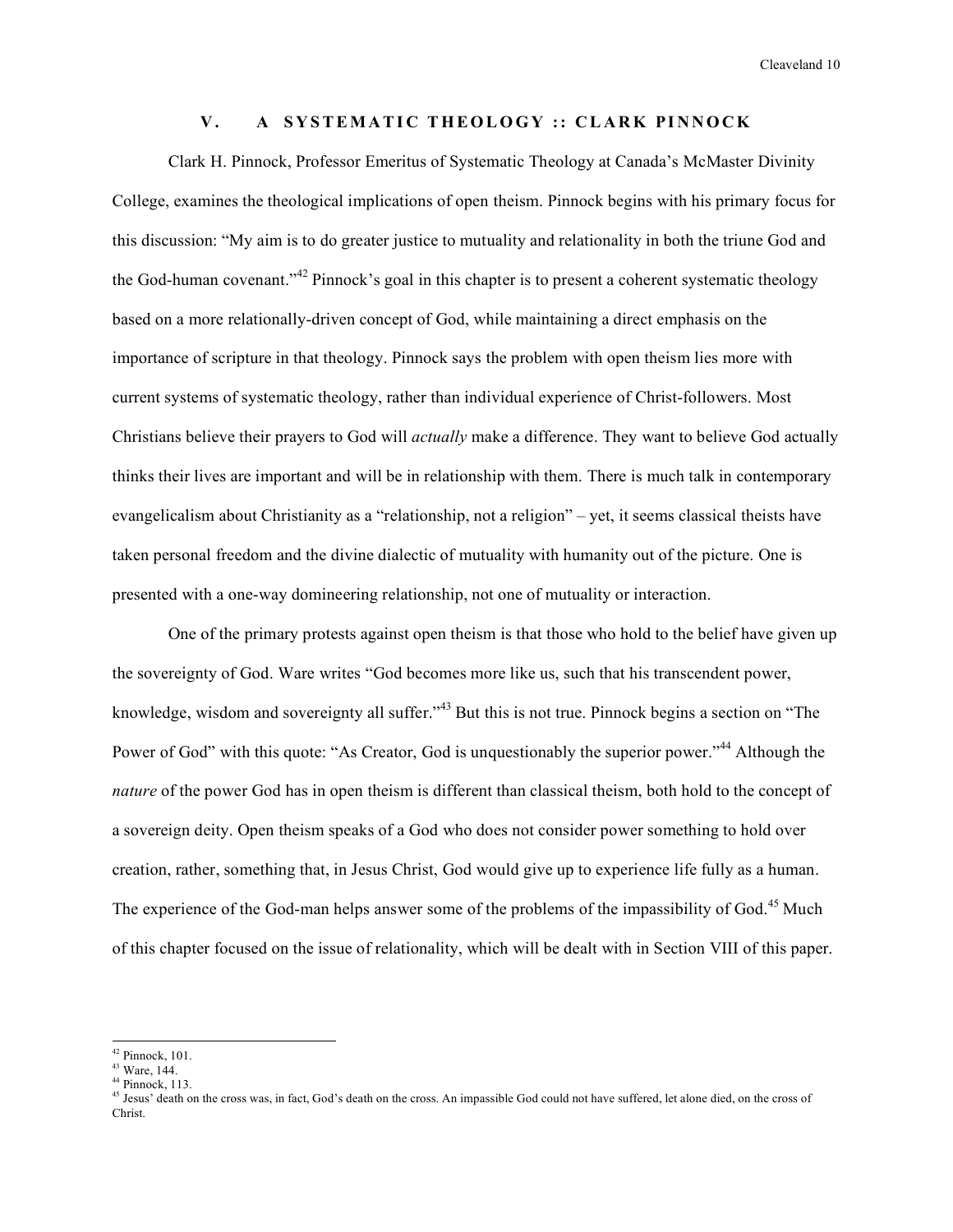#### **VI. A PHILOSOPHI C A L PE R S PE C TI V E :: WILLI AM HA SKE R**

William Hasker, also a professor at Huntington College,<sup>46</sup> discusses the philosophical implications of open theism in the following chapter. Hasker begins by arguing for a God who experiences temporal existence along with God's creation. This God also experiences suffering, emotions, love and change. Even if it is possible for an impassive God to be involved in relationship with God's creation, one must ask themselves if that is really a God one desires to be in relationship with? An emotional-less, feeling-less deity. Hasker does not believe that type of God is the God of the Hebrew Scriptures and New Testament: "God is not impassive and unmoved by his creation; rather, in deciding to create us and love us God has opened himself to the possibility of joy and sorrow, depending on what happens to us and especially how we respond to his love and grace." $47$ 

Hasker then moves on to perhaps the most challenging and debated aspect of open theism's new theory: God and providence. First he looks at process theology's attempt at this question. While process theology<sup>48</sup> offers a substantial critique of classical theism, and emphasizes the persuasive activity of God, it eventually limits God by declaring God cannot intervene in the world even if God wanted to. While Calvinism paints a beautiful portrait of a God who is in total control and is ultimately transcendent, one of the most difficult aspects within Calvinism is its perspective on the problem of evil: if God is in total control of everything that happens in the universe, how can one not assume God planned and didn't try to stop evil in the world? Open theism places the existence of evil in the world on the shoulders of God's creatures, endowed with free-will by their creator God. Ultimately, no one answer will be sufficient for the problem of evil. The question that needs to be asked, however, is the one van Huyssteen asked about theology as a problem-solving device. Which theological posture, with regard to theodicy, will help humanity and the world come to terms with the co-existence of both a Good God and evil in the world?

<sup>46</sup> Dr. R. William Hasker currently serves as the Emeritus Professor of Philosophy and Chair of Humanities and Bible.

<sup>47</sup> Pinnock, 133-134.

<sup>&</sup>lt;sup>48</sup> Some do not even call process theology a "theology," but rather refer to it simply as a "theory," as it is based primarily on Alfred North Whitehead's theory of metaphysics, as opposed to scripture. It is also important to note that while traditionalists often attempt to equate open theism with a form of process theology (thought), every open theist I encountered in my research quickly denied the association. Process theology takes some ideas to their 'logical' conclusion, which steps outside the bounds of biblical theology. Process theology affirms the interdependent nature of both God and creation, and the idea that God needs the World as much as the World needs God. While there are some areas within theology where process thought and open theism tend to find more agreement (specifically theodicy), it is improper to assume that both process theology and open theism are synonymous.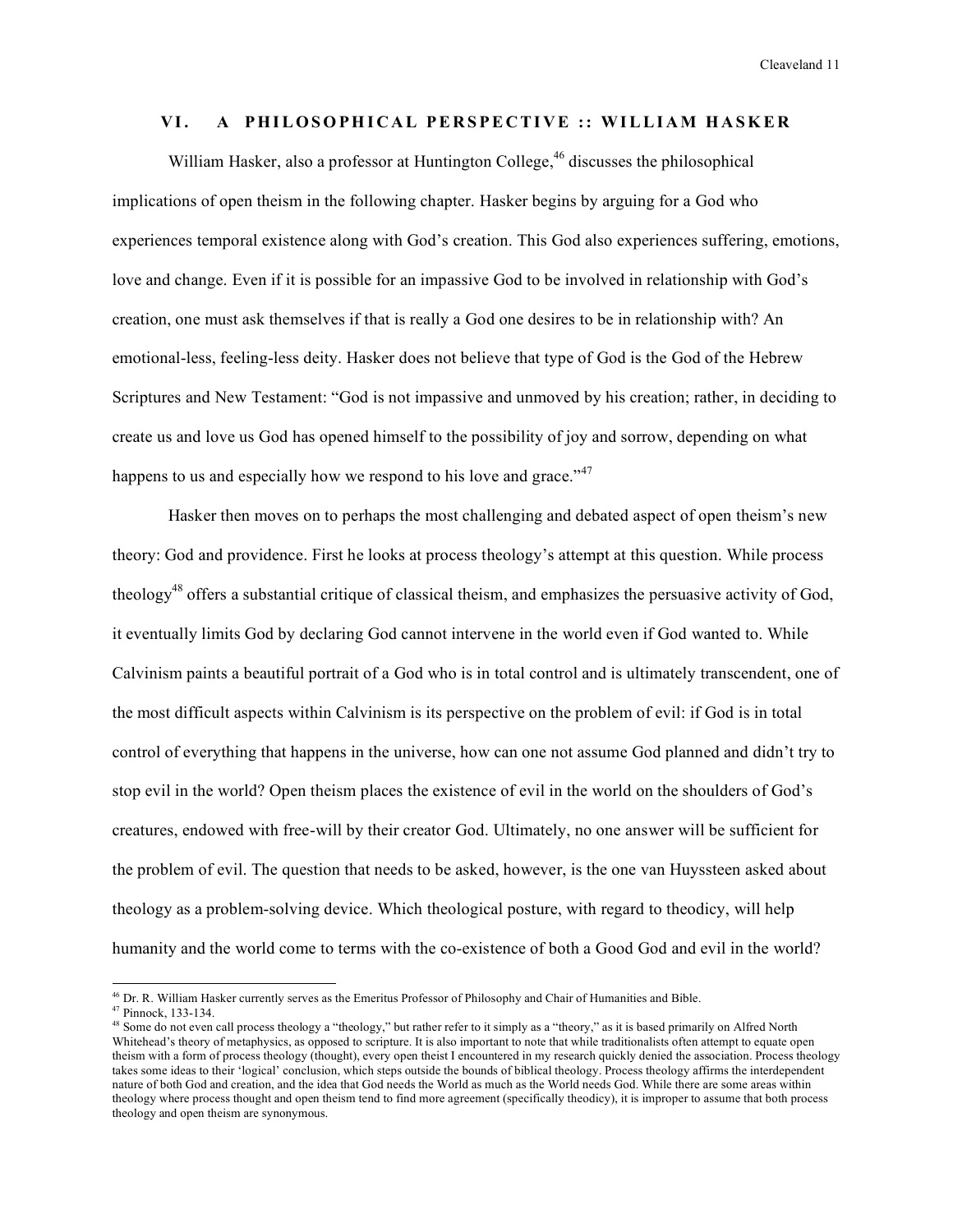### VII. PRACTICAL IMPLICATIONS :: DAVID BASINGER

David Basinger, Professor of Philosophy and Ethics at Roberts Wesleyan College, writes the final essay in *The Openness of God*. Basinger looks at open theism and its practical implications for petitionary prayer, divine guidance, human suffering in the world, social responsibility and evangelistic responsibility. Petitionary prayer is the form of prayer where the one praying believes their words will be heard by God and their prayer could make a difference in the world. Calvinism, and process theology interestingly, believes this type of prayer benefits the person praying; it helps them to see their place in the world and is beneficial for their faith. Neither, however, can say the prayer itself will accomplish anything because Calvinism believes God already has everything planned in perfect accordance with God's eternal and timeless plan, and process theology believes God is not able to enter into God's creation and bring about any type of unilateral action. The difference with open theism is that petitionary prayer can cause God to bring about unilateral action in the world "*that would not have occurred if we had not utilized our God-given power of choice* to request such divine assistance."<sup>49</sup>

Basinger addresses theodicy and claims that for classical theists, evil must be viewed as the necessary means to something greater. "For those who believe in specific sovereignty…all evil must be considered nongratuitous. That is, all evil must be viewed as a necessary means to a greater good in the sense that it is something that God causes or allows because it is a necessary component in his preordained plan."<sup>50</sup> Since God has no power to do anything in process thought, one cannot blame God for evil in the world. Open theists assert that God's creatures, who are endowed with free will, simply do not choose the good when it is available, and thus, sin and evil come into the world. Evil is not something caused or allowed by God, it is something that God grieves over, suffers through and hopes God's creations will try and alleviate in the world. This is one of the primary motivating factors for humanity to feel the burden of social responsibility to assist with social issues like poverty, hunger, AIDS, oppressions and other issues throughout the world. Unlike process thought, where God is powerless and all the power

 $49$  Pinnock, 160.

<sup>50</sup> Pinnoc, 169.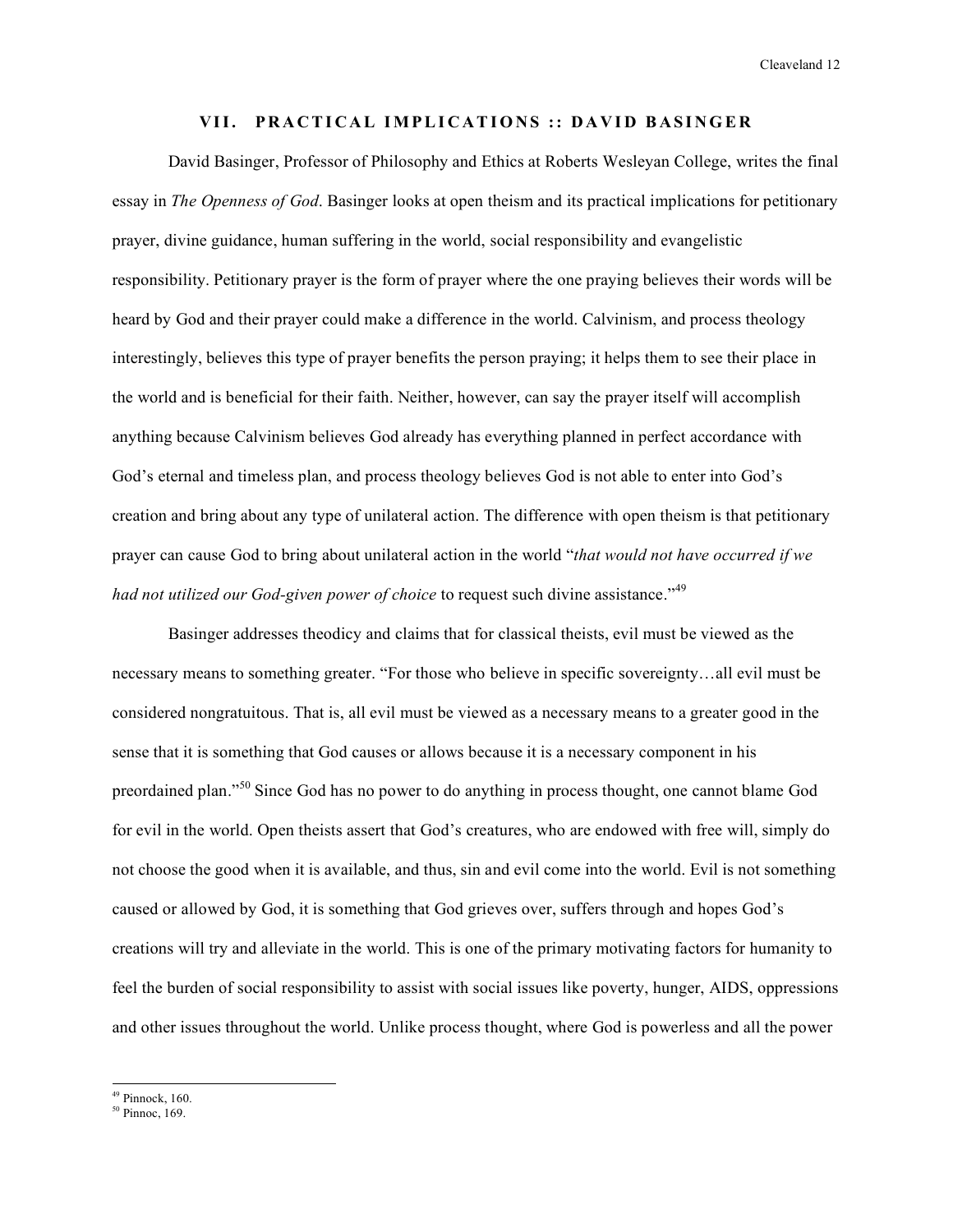to change is given to humanity, open theism seeks to bring about a dynamic dual-relationship in the struggle against social evils in the world today. There is also an increased emphasis for human involvement in evangelistic efforts to bring others into the life-giving relationship with the Divine. Unlike classical theism, where there is no inherent causal connection between evangelism and the "conversion" of someone, in open theism, there is a greater emphasis on our role to be co-evangelists with God in this world.

## **VIII. R EL A TI ON A LIT Y I N OPE N THEI SM**

All of the above practical implications for open theism paint the picture of a people of God who are actively seeking God's kingdom in this world. There is the sense that God does in fact need humanity; God needs humanity to help bring about God's hopes, dreams and desires for God's Kingdom on earth. While for much of their theology, the early church fathers relied on the Hellenistic philosophy of their time, there was a much greater emphasis on relationality in their writings than much of what followed them. Pinnock, in a personal email to me,<sup>51</sup> directed me to Sanders' chapter on divine relationality in *The God Who Risks*, where Sanders analyzes various views of relationality throughout Christian history. Justin Martyr believed in that God engaged in a give-and-take relationship with humanity, Irenaeus, in his *Against Heresies*, states God does in fact interact directly with God's creation, and Tertullian spoke of God's "responsiveness to changes in the world."<sup>52</sup> This is a much different perspective of relationality between God and humanity than one finds in classical theism.

While classical theists would say God *is* actively involved in relationships with creatures, the type of relationship would be considerably different. For classical theists, God has a perfect and divinely-set plan, and that plan is in motion and cannot be changed or acted upon by anyone other than God Godself. God has preordained paths for God's creatures and roles for them to play within God's plan. Some claim humans have free will, and that it is simply a paradox between God's ultimate and specific sovereignty and humanity's ability to freely choose. However, no matter which way one examines the arguments, if

<sup>&</sup>lt;sup>51</sup> Clark Pinnock, <pinnock@mcmaster.ca> "Re: Openness Review," 13 January 2005, personal email (13 January 2005).

<sup>&</sup>lt;sup>52</sup> John Sanders, The God Who Risks, (Downers Grove, IL: InterVarsity, 1998), 143.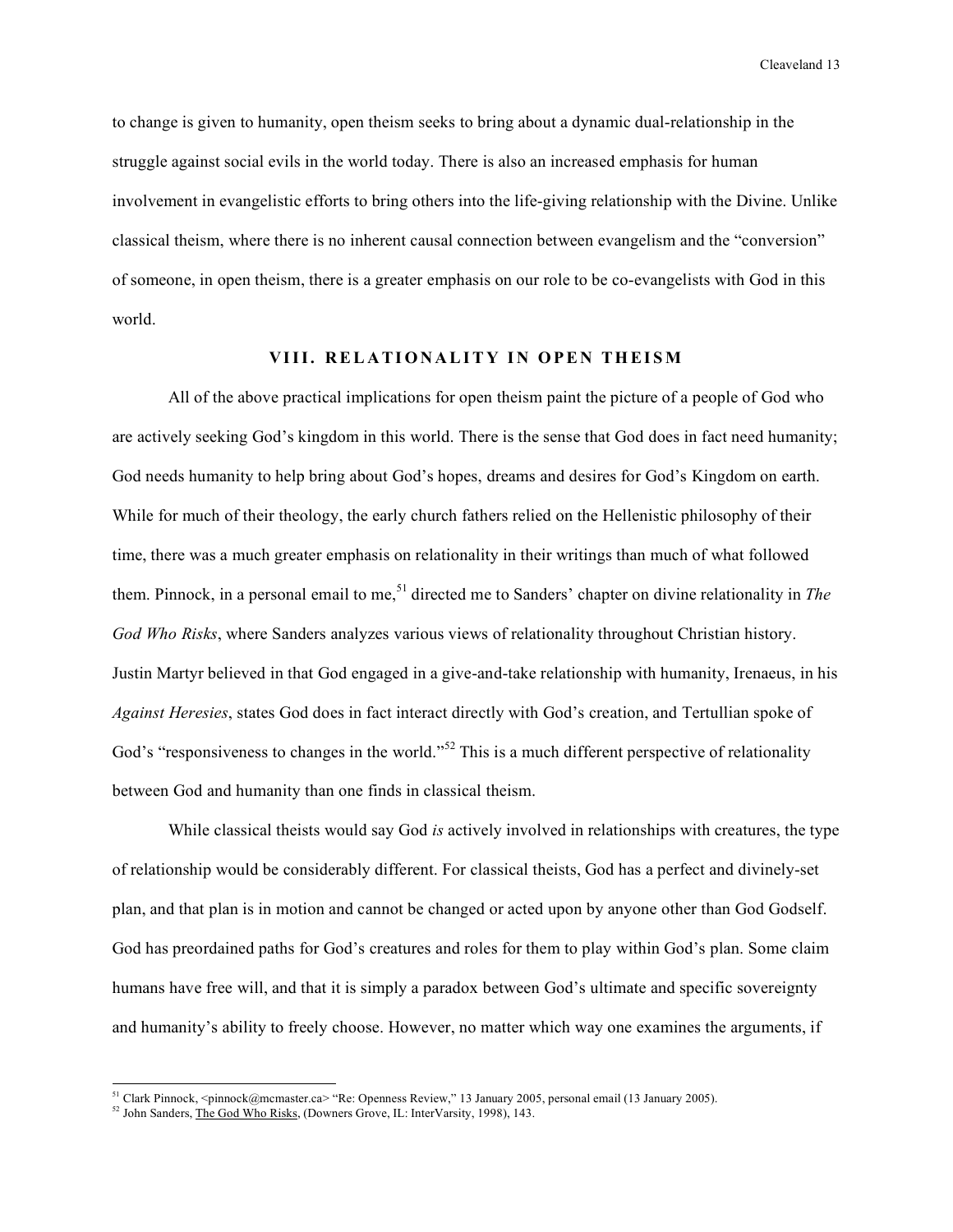God is sovereign and has everything planned out, humanity cannot be inherently free. Sanders summarizes Calvin's view below:

God does not decide what he will do in response to anything the creatures do. All that God knows and wills is not in relation to the creation but simply in relation to his own will. This effectively denies any sort of mutual relationship between God and his creatures. It is all a one-way street, or better, a novel in which characters do exactly what the novelist decides. Calvin's God exercises exhaustive control over absolutely everything...<sup>53</sup>

The issue of relationality is essentially an issue of the paradoxical nature of God's dual transcendence and immanence. There have been times throughout Christian history where one of these aspects of God's nature had been emphasized more, and open theists are calling for an end to the over-emphasis of transcendence by classical theists and a desire to pursue a balanced perspective.

"For thus says the high and lofty one who inhabits eternity, whose name is Holy: I dwell in the high and holy place, *and also* with those who are contrite and humble in spirit."<sup>54</sup> It is important to remember the '*and also'* from this verse in Isaiah. It has been the tendency in the past to focus more on the transcendence of God, and to set aside God's immanence as a secondary aspect of God's character. The incarnation may be one of the greatest examples of God desiring relationality with God's creation, but that is often overlooked for passages that speak of God as King, sitting on God's throne and judging Israel and the nations. Ware claims that "excessive divine immanence grounds the notion of God as risktaker but is at odds with the notion of his great and glorious sovereignty."<sup>55</sup> It could be argued, however, that excessive divine transcendence only perpetuates the idea of God as aloof and disingenuous. This is not a black or white, or an "either/or" issue: neither excessive transcendence or excessive immanence is the answer.

The main character in novelist Walker Percy's book, *The Second Coming*, is struggling with his early retirement and with life in the deep "Christian" south, when he says the following: "The rest of my life, which will be short, shall be devoted to a search for the third alternative, a tertium quid – if there is

<sup>53</sup> Sanders, 155.

<sup>&</sup>lt;sup>54</sup> Isaiah 57.15, emphasis mine.

<sup>55</sup> Ware, 144.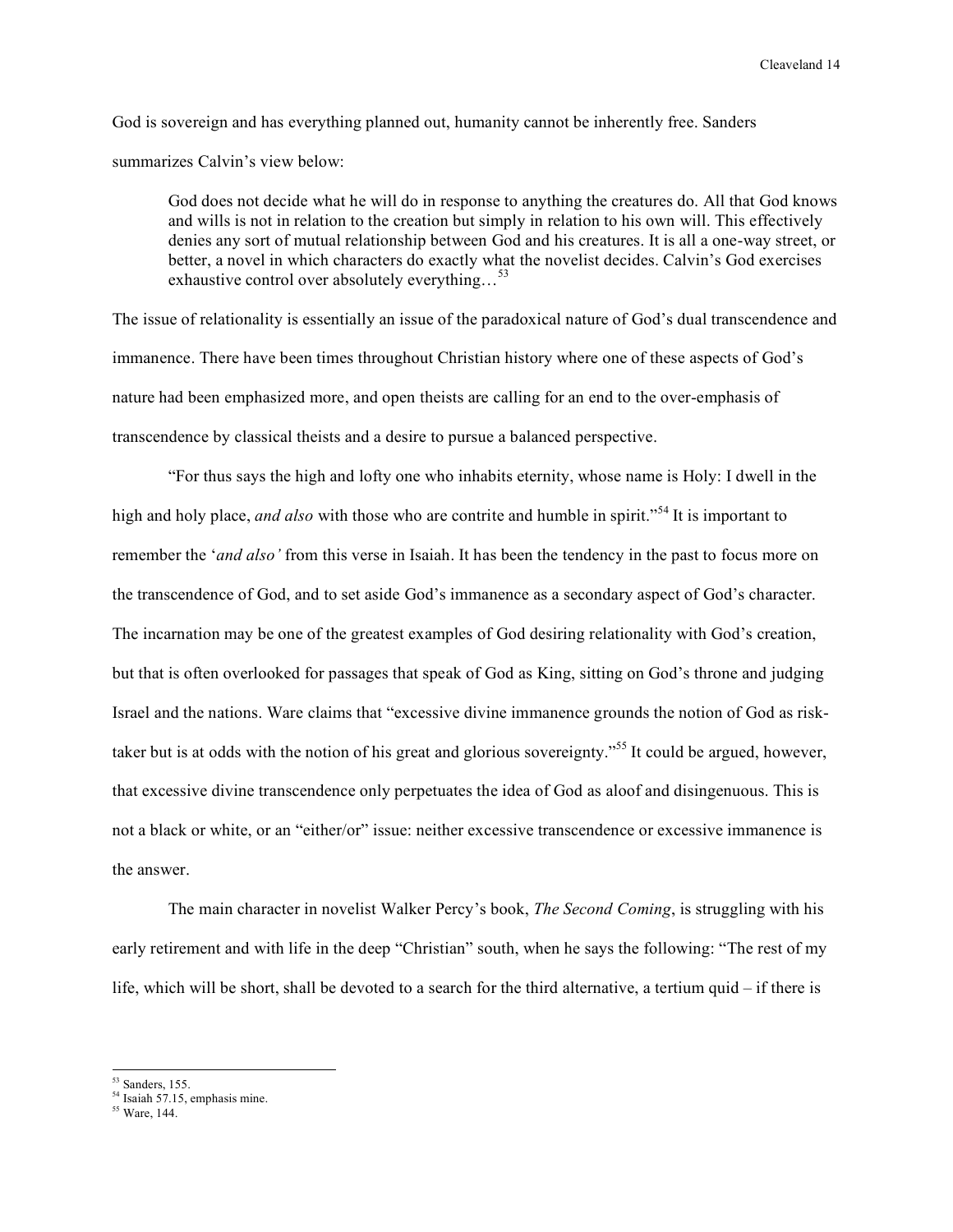one."<sup>56</sup> What open theists are striving for is the tertium quid: a balanced, scripturally-sound, theology of God's divine relationality with humanity that is consistent with, but not bound by, tradition. Pinnock writes: "We cannot allow undue loyalty to traditional paradigms and esteemed theologians to prevent needed revision of the doctrine of God for today."<sup>57</sup> Contemporary theologian and pastor, Doug Pagitt,<sup>58</sup> wrote something similar in a recent book: "We can best honor the reformers of all ages by doing as they did and not just parroting what they said. We can and should be always re-forming – always seeking to create new ways of life and new ideas about theology, service and love that are fitting for our world and time."<sup>59</sup> It is not the place of the Christian to simply dismiss hundreds of year of deep theological reflection as "old" or "out-of-date." However, it is the call of the Christian to constantly be analyzing and rethinking theology in light of new information, new understandings of scripture, new findings in science and psychology, and waves of the Spirit.

Sanders writes in his playful essay on open theism, *On Heffalumps and Heresies: Responses to Accusations Against Open Theism*, "God elicits human cooperation such that it is both God and humanity who decide what the future shall be…Graciously…God invites us to collaborate with him to bring the open part of the future into being."<sup>60</sup> This is probably the most convincing argument for why I believe open theism is an important new contribution to theology today. People today are not looking for answers or apologetic proofs for the existence of God as reasons for believing in God. Today's postmoderns desire worthwhile causes, something they can commit to and make a difference; they desire to bring about worldwide reconciliation, peace and justice. These are lofty goals, but still different than goals from a few generations past. To be able to partner with God in attempting to bring about a future that is more like the kingdom of God is enticing to today's postmodern generation. Open theism's God not only wants to partner with them, but wants to engage in a dialectic and dynamic relationship, a relationship of give-and-

<sup>59</sup> Pagitt, Doug. Reimagining Spiritual Formation: A Week in the Life of an Experimental Church, (Grand Rapids: Zondervan, 2003), 39.

<sup>56</sup> Walker Percy, The Second Coming: A Novel, (New York, NY: Picador, 1999), 190.

<sup>57</sup> Pinnock, 107.

<sup>&</sup>lt;sup>58</sup> Doug Pagitt is on the Organizing Group for Emergent and is pastor of Solomon's Porch, an emergent church in Minneapolis, MN.

<sup>&</sup>lt;sup>60</sup> John Sanders, "On Heffalumps and Heresies: Responses to Accusations Against Open Theism," Journal of Biblical Studies 2.1 (January-March 2002), 2-3. In A.A. Milne's *Winnie-the-Pooh*, Winnie-the-Pooh and Piglet decide they are afraid of *Heffalumps*, but they don't have any idea what Heffalumps are. Sanders is saying that many evangelicals are "frightened" by open theism, but they have not taken the time to actually figure out what open theists actually believe – they just immediately dismiss them and their convictions.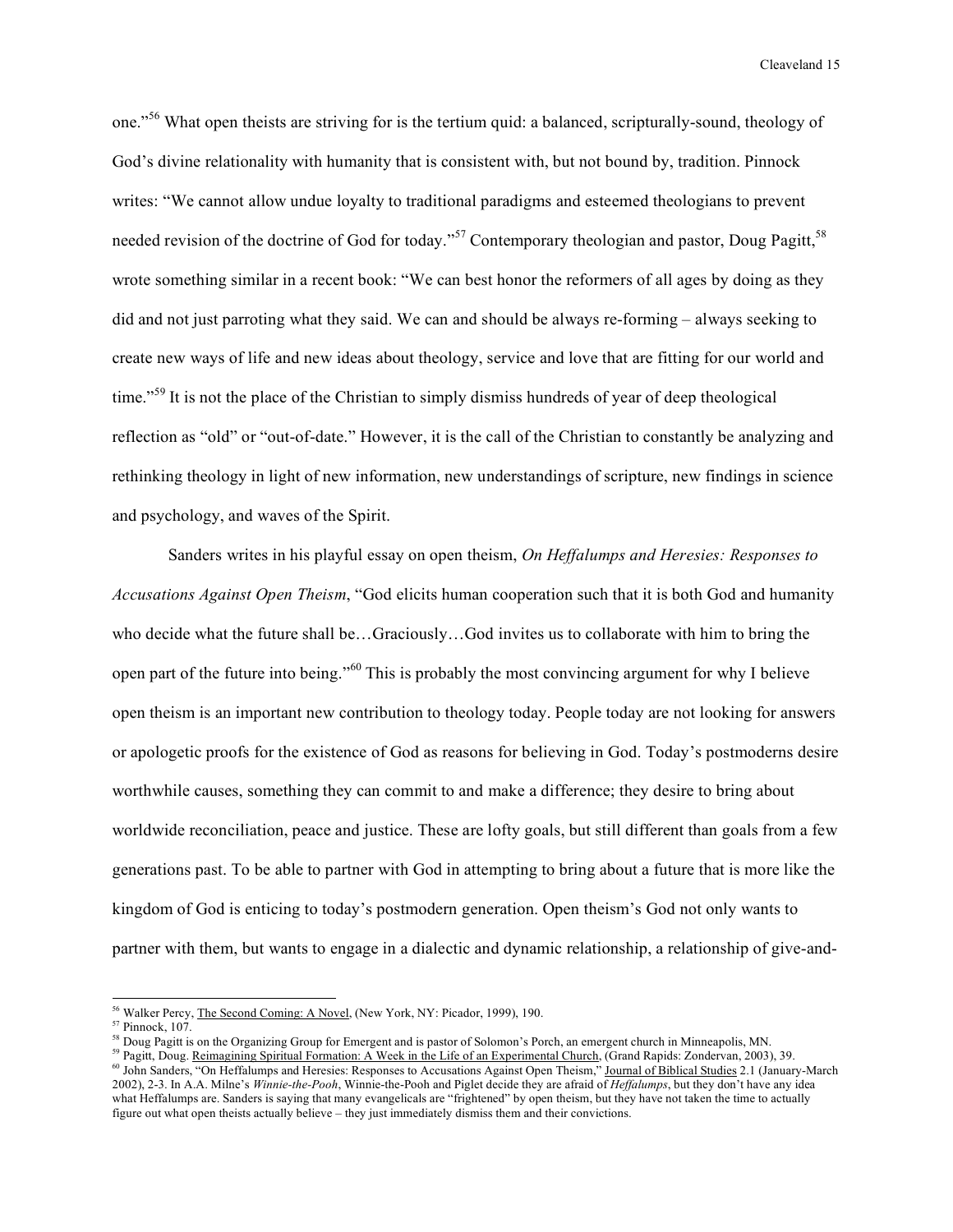take, a call-and-response relationship. Pagitt calls this the chance for humanity to become *co-(re)creators* with God:

A different way to understand the story goes more like this: God, the creator of all things, has been re-creating all things through the redeeming work of Jesus the Messiah. In this view we are not left with a memory of a God who made this world and now simply waits for it to expire. God is constantly creating anew. And God also invites us to be re-created and to join the work of God as co-(re)creators. We are not bystanders, nor are we to be inactive.<sup>61</sup>

Classical theism puts the majority of the focus and emphasis on an almighty Creator God who has everything in control. To generalize a bit, the God of classical theism really doesn't *need* humanity. Plans are set in motion and everything is determined. The open view of God, however, invites humanity into this dialectical, engaging, dynamic relationship with God where we see ourselves working alongside God. This is not to say that humanity experiences any type of equality with the Divine, but God is not afraid to take a risk with humanity and invite them fully into the process of creating the future of the world.

#### **IX . CON C L U S I ON**

Dr. van Huyssteen wrote: "To some extent, then, acceptance of a successful model or theory in theology must always be provisional." <sup>62</sup> The authors of *The Openness of God* all know their view has been called into question, but they are open to theological dialogue on issues surrounding the debate. They are open to the fact that some of their ideas may need to be rethought. *The Openness of God* is a good primer to the issue of open theism, and presents not only their view, but a fair summary of classical theism.

Is open theism a successful and more effective model to replace the traditional and classical understanding of God's relation to God's creation? This paper was only able to detail one specific aspect of open theism, the divine-human dialectic relationality, and there are many more biblical studies and investigations that would have to take place before I could make an overall endorsement of a new view. However, I believe that the model of relationality open theism presents is more compelling than its

<sup>61</sup> Pagitt, 132.

<sup>62</sup> van Huyssteen, 195.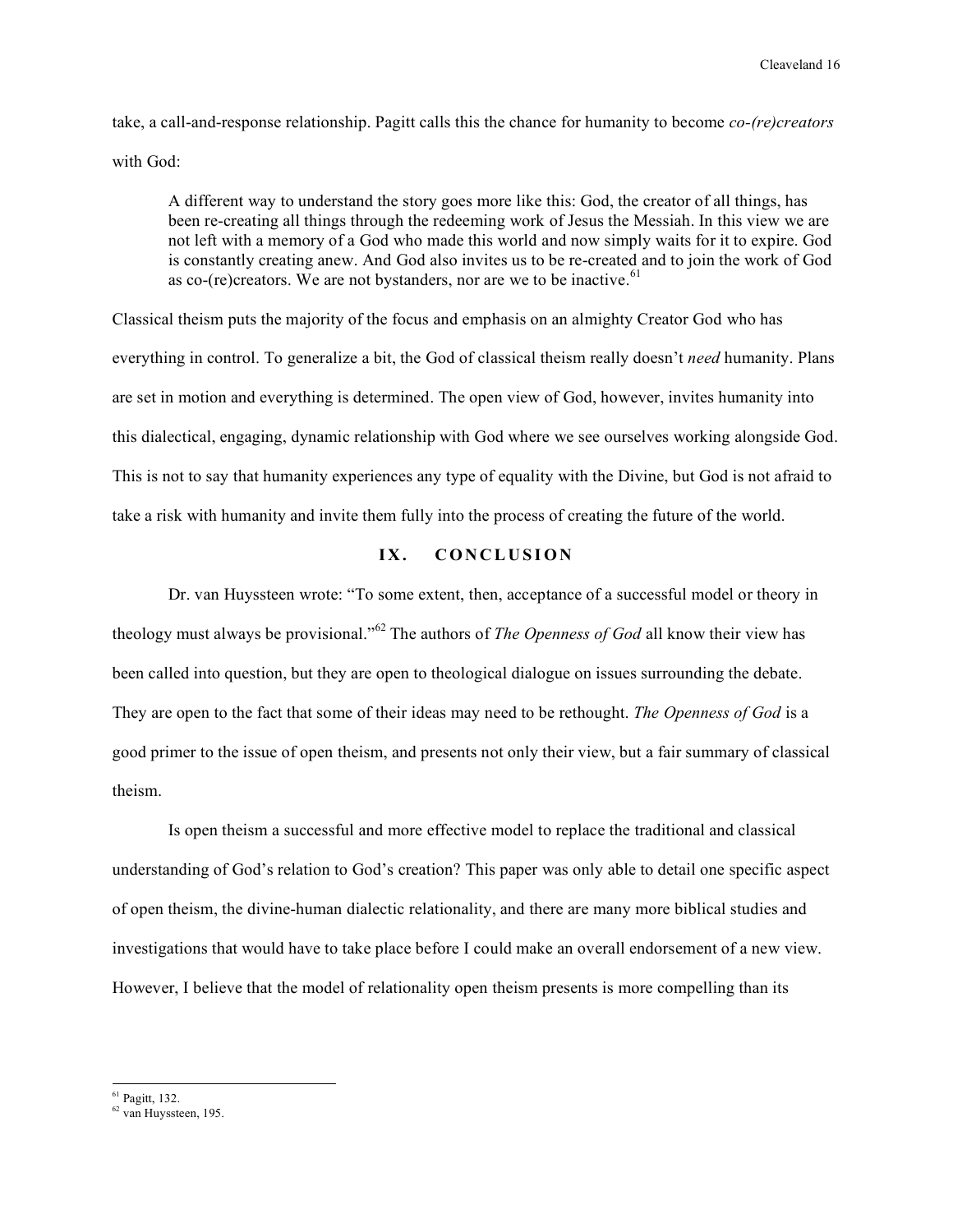classical counterpart. From both an academic and personal standpoint, I am more compelled to follow, obey and put my faith in a God with whom I can experience a deep relationship.

Open theists' renewed interest in the concept of relationality is an important one. For some, the idea of God as a uniquely relational being does not fit into their preconceived notions of God's character.<sup>63</sup> However, for others in today's world, the idea of a God who would desire to be in a deep, real and personal relationship with them, and who would desire their partnership in co-(re)creating God's kingdom on earth, is one that resonates deeply. Believing in a God who suffers with God's creation, who grieves, repents, experiences both joy and sadness and responds to the choices of God's creations does not diminish the glory or sovereignty of God. It does, however, portray a God who desires to be intimately involved in the lives and futures of God's creations.

 $63$  "This appeal to 'relationality' is clearly an attempt on the part of Pinnock and others to claim that traditionalists focus on immutability, omnipotence, and transcendence, while the open theist position is committed to God's relationship with humanity…they wind up sounding more like therapists than biblical theologians, and one has to wonder whether this is not a capitulation to culture rather than an appropriate of its insights for hermeneutics" (Piper 70).